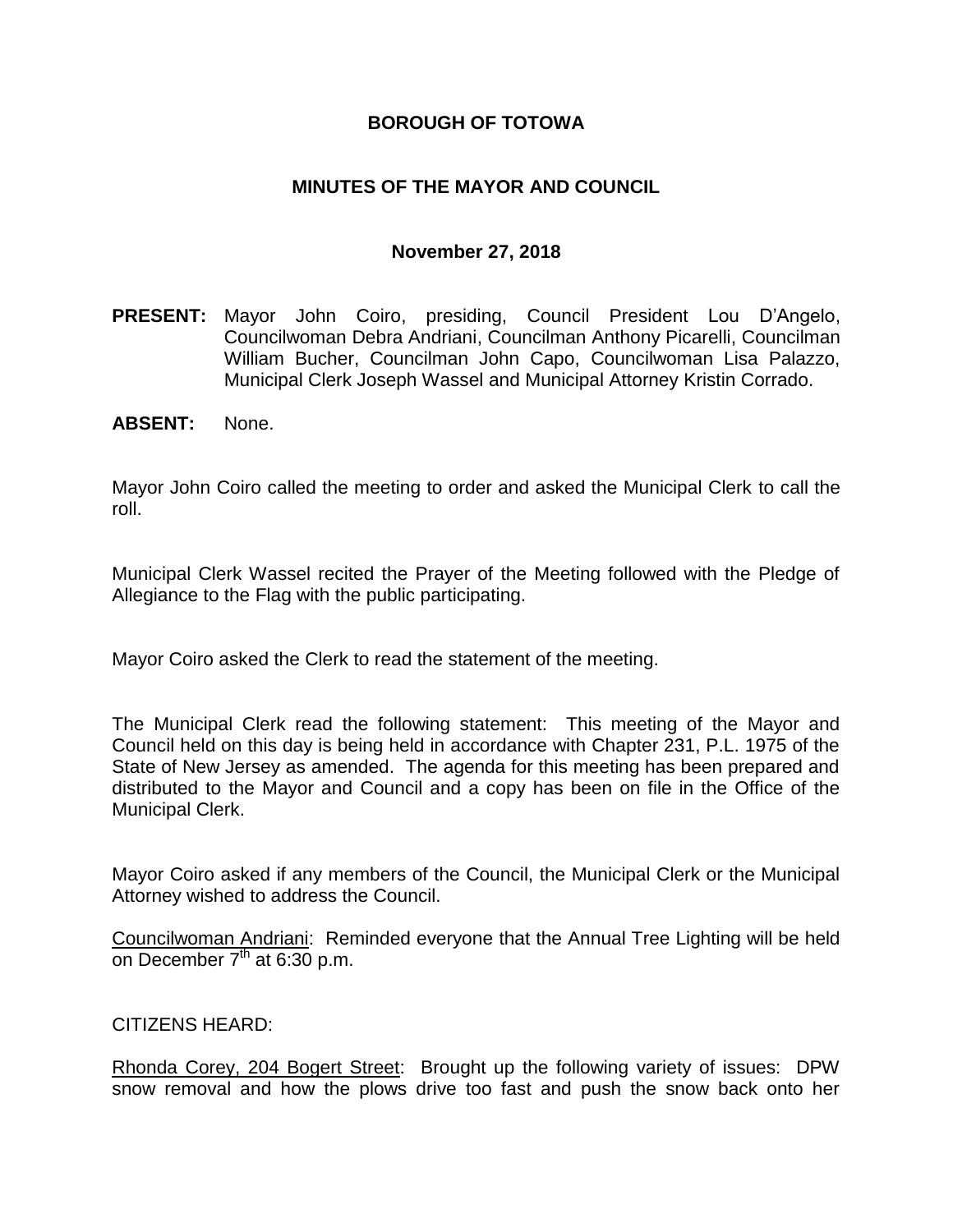sidewalk and into her driveway apron, the width of the salt spreader and how the salt ends up on her grass and in her driveway, and how her neighbors cars were parked on the street during the storm; Speeding on Bogert Street and how it is used as a cut through and there used to be a sign up prohibiting thru traffic; Asked how come there is no senior housing in town; On the North Jersey Developmental Center property commented on the assisted living facility, data centers, five story height being allowed, and the R&D facility. Why there was so much helicopter activity which is not from the state police. Why is one building still standing. How come there was no police response with the helicopters and military exercises. Asked about the blasting, why the developer is not paying taxes yet and how are you going to handle the traffic. Asked if anyone ever heard a corporate generator and now the data center is going to have 24 of them and what about the noise and if they catch fire.; Asked if the pool was ever fixed and when the development flooded the pool and Winifred Drive with mud and water, how come the developer was responsible to help the residents; There was a home built on Catherine Street and they caused flooding to their neighbors and how come they weren't responsible; Asked why residents are responsible for sidewalks if they don't own them and since residents have to remove snow from the sidewalks shouldn't they have to clear the full sidewalk and not just a strip. Mayor Coiro: Responded to each and every item.

Mike Mahometa, 269 Lincoln Avenue: 1) Said he thought the DPW did an excellent job with the snowstorm. 2) Commented that snow ends up back into a driveway apron because of physics. 3) Asked if DPW Superintendent Jim Niland ever got back to the Council about extending the berm and adding pine trees at the PAL. 4) Remarked that a regular drain – at least 18" – is needed at the PAL. Mayor Coiro: Replied that we are working on the berm and trees, but there is a lot of rock for the drain.

There was a motion by Councilman D'Angelo, seconded by Councilwoman Andriani to approve the Minutes of the Mayor and Council for the meeting of November 13, 2018. On roll call vote, all members of the Council present voted in the affirmative. Councilman Bucher and Councilman Capo abstained from the voting.

# COMMITTEE ON FINANCE:

There was a motion by Councilman Picarelli, seconded by Councilman D'Angelo to approve Resolution No. 2018-24 for the payment of bills. On roll call vote, all members of the Council present voted in the affirmative.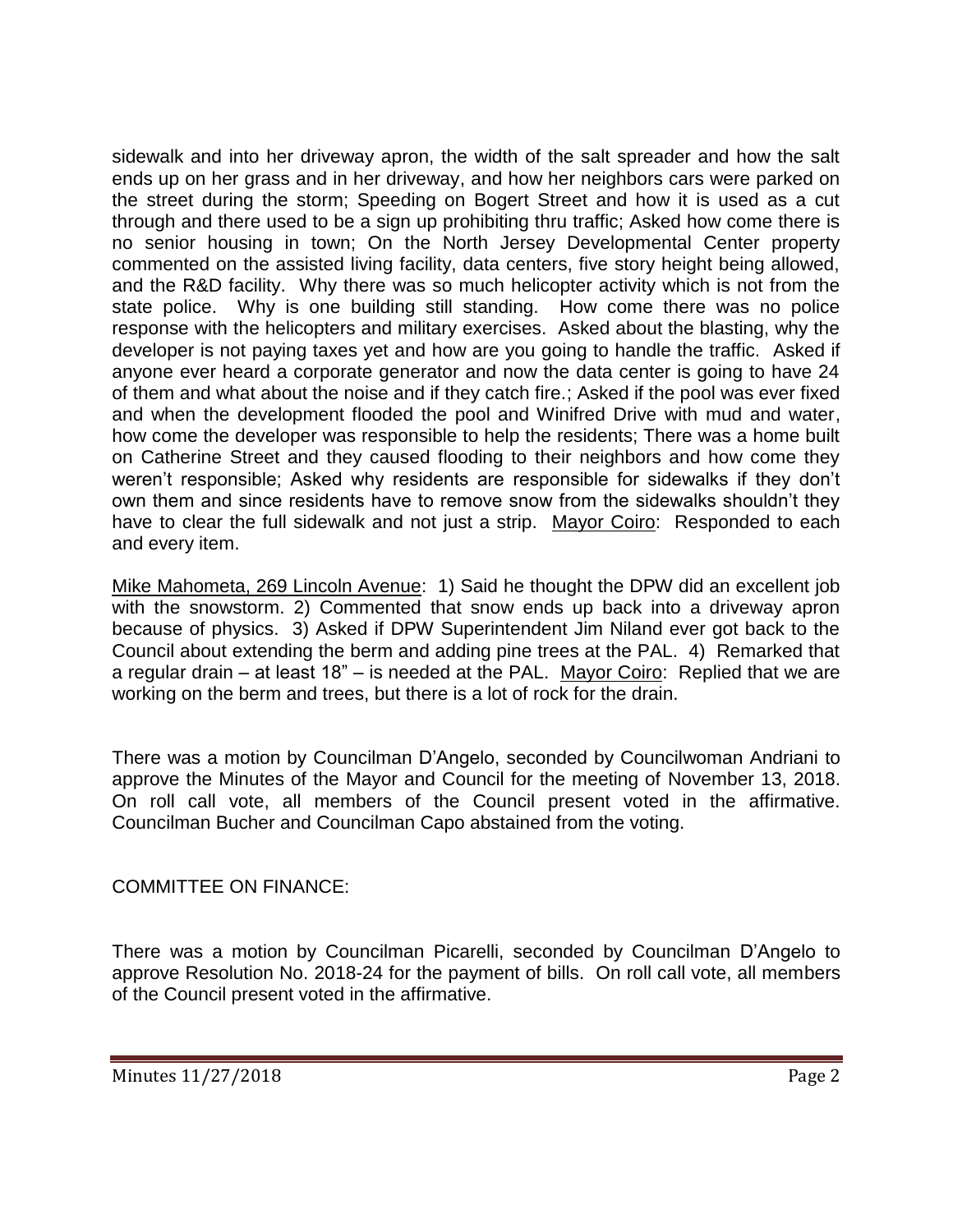There was a motion by Councilman Picarelli, seconded by Councilman D'Angelo to adopt the following resolution authorizing the Treasurer to issue refunds to various property owners due to overpayment of  $4<sup>th</sup>$  Quarter 2018 taxes. On roll call vote, all members of the Council present voted in the affirmative.

#### RESOLUTION

WHEREAS, there has been an overpayment of taxes on the properties listed below; and

WHEREAS, the taxpayer is entitled to a refund; and

WHEREAS, the chart sets forth the refund as follows:

4th Qtr 2018

| <b>Block</b><br>42 | <u>Lot</u><br>6 | <b>Property/Owner</b><br>38 Hobart Place<br>Hopler M & Martins E | Payable to:<br>"Corelogic"                                                          | <b>OVERPAYMENT</b><br>\$1,659.02 |
|--------------------|-----------------|------------------------------------------------------------------|-------------------------------------------------------------------------------------|----------------------------------|
|                    |                 |                                                                  | Mail To:<br>Corelogic<br>Attn: Refunds Dept.<br>PO Box 9202<br>Coppell, Texas 75019 |                                  |
| 151                | 5               | 49 Hillside Drive<br>Sivik Bernard & Vicki                       | Corelogic<br>(same as above)                                                        | \$1,958.69                       |

NOW, THEREFORE, BE IT RESOLVED, that the overpayment shall be refunded to the taxpayer, as stated above, and the Treasurer is authorized to issue separate checks for the refunds, which shall be paid to the stated property owner or taxing authority.

There was a motion by Councilman Picarelli, seconded by Councilman D'Angelo to adopt the following resolution to effectuate the redemption of Tax Sale Certificate #18- 0000002 for 105 William Place, Block 29, Lot 30. On roll call vote, all members of the Council present voted in the affirmative.

#### RESOLUTION

Certificate of Sale Number 18-0000002 Block 29, Lot 30

Property: 105 William Place, Totowa, New Jersey 07512 Owner: Whairhouse, LLC

Minutes 11/27/2018 **Page 3**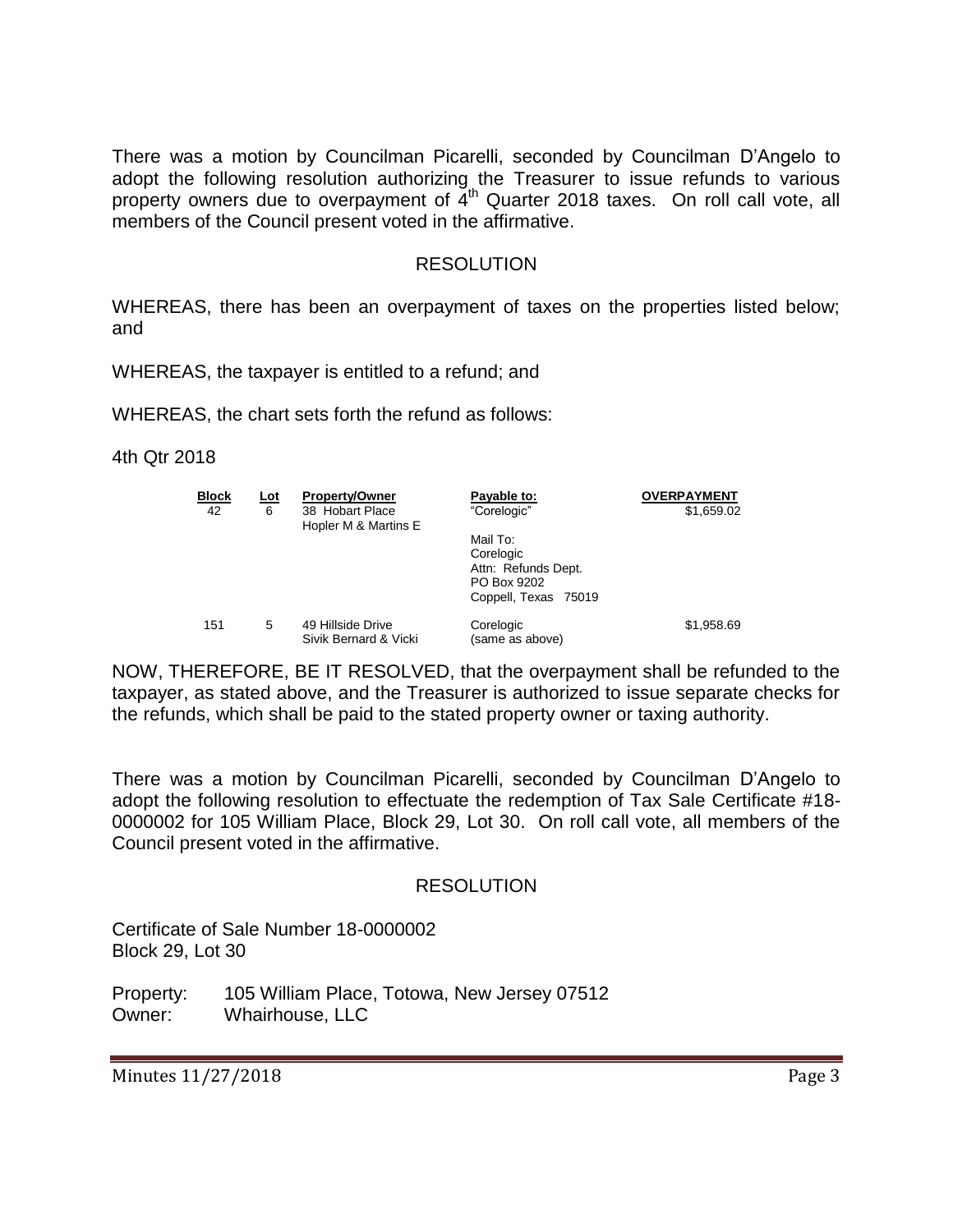WHEREAS, at the Municipal Tax Sale on October 25, 2018, a lien was sold on Block 29, Lot 30; and

WHEREAS, this lien known as Tax Sale Certificate Number 18-0000002, was sold to U.S. Bank As Custodian For Actlien Holding Inc for a 0% redemption fee and a premium of \$19,100; and

WHEREAS, Closing Partner Title and Attorney Matt Durham, on behalf of Whairhouse, LLC the owner of the property, has effected redemption of Certificate Number 18- 0000002 in the amount of \$2,049.54 as of 11/27/18.

NOW, THEREFORE, BE IT RESOLVED, that the Mayor and Council authorize the Treasurer to issue a check in the amount of \$2,049.54 payable to U.S. Bank As Custodian For Actlien Holding Inc for the redemption of Tax Sale Certificate Number 18- 0000002.

BE IT FURTHER RESOLVED, that the Mayor and Council authorize the Treasurer to issue a check in the amount of \$19,100 (premium) to the aforementioned Lien Holder.

There was a motion by Councilman Picarelli, seconded by Councilman D'Angelo to adopt the following Resolution Authorizing Settlement Of The 2017 And 2018 Tax Appeal Entitled Darryl And Sally Laxson V. Borough Of Totowa. On roll call vote, all members of the Council present voted in the affirmative.

#### RESOLUTION NO. 128-2018

#### RESOLUTION AUTHORIZING SETTLEMENT OF THE 2017 AND 2018 TAX APPEAL ENTITLED DARRYL AND SALLY LAXSON V. BOROUGH OF TOTOWA

WHEREAS, there have been appeals of the real property tax assessments for the stated tax years; and

WHEREAS, each Block and Lot listed therein was assessed at the amount stated therein; and

WHEREAS, the proposed Stipulation of Settlement, a copy of which is incorporated herein as if set forth at length, has been reviewed and recommended by the Borough Tax Assessor and Borough Tax Expert; and

WHEREAS, the settlement of these matters on the attached list are in the best interest of the Borough of Totowa.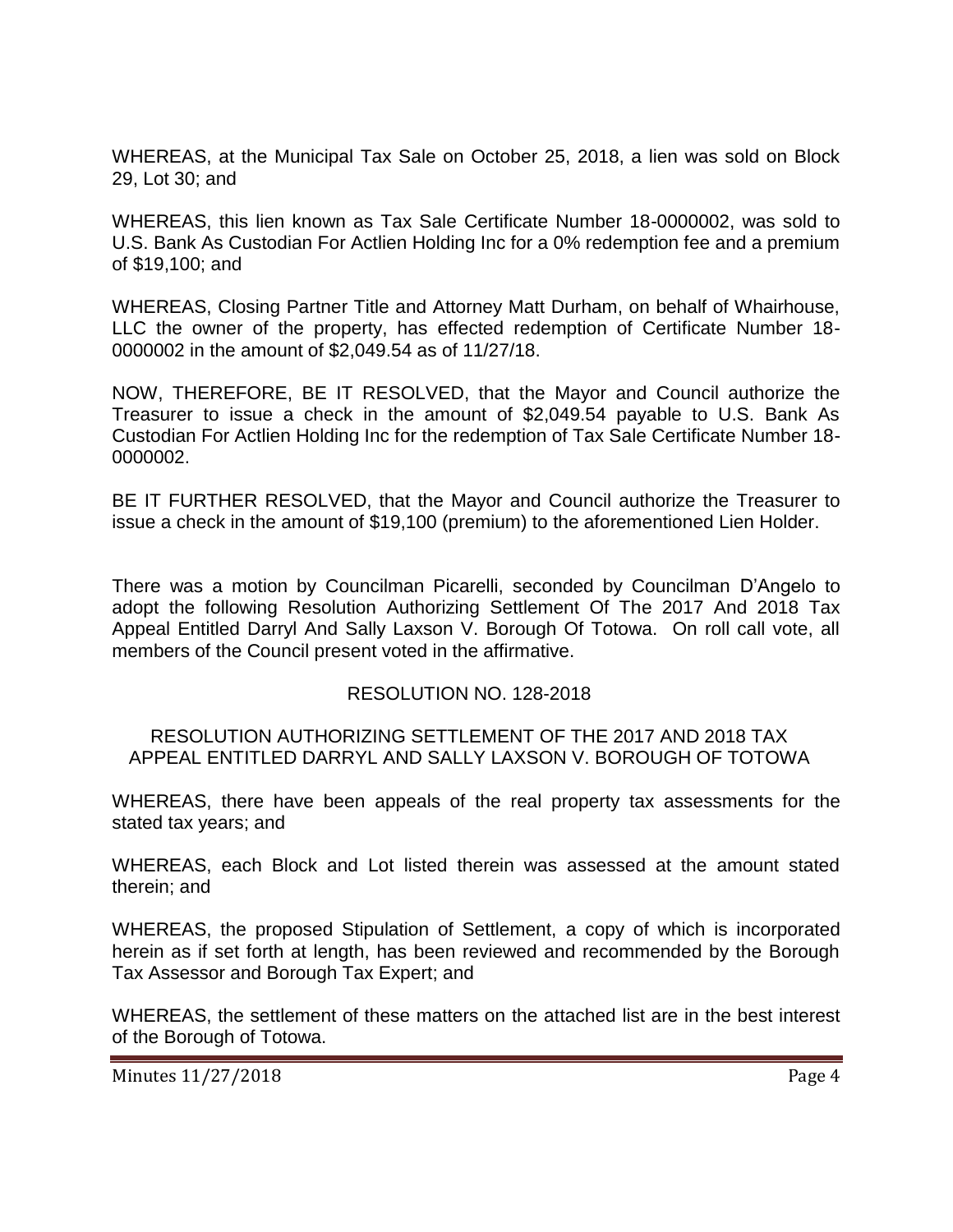NOW, THEREFORE, BE IT RESOLVED, by the Mayor and Council of the Borough of Totowa, New Jersey, as follows:

- 1. The Borough's Tax Appeal Attorney, Raymond B. Reddin, Esq. is authorized to execute the Stipulation of Settlement on behalf of the Borough of Totowa with respect to the tax appeals on the attached list which are currently pending in the Tax Court of New Jersey.
- 2. All municipal officials are hereby authorized to take whatever action may be necessary to implement the terms of this Resolution and authorizes the Special Tax Counsel to enter into the Stipulation of Settlement as provided by Taxpayer.

There was a motion by Councilman Picarelli, seconded by Councilman D'Angelo to adopt the following Resolution Authorizing Cancellation Of Outstanding Checks. On roll call vote, all members of the Council present voted in the affirmative.

# RESOLUTION NO. 129-2018

# RESOLUTION AUTHORIZING CANCELLATION OF OUTSTANDING CHECKS

WHEREAS, there exists numerous, old, outstanding checks on the bank reconciliations of the General and Net Payroll bank accounts; and

WHEREAS, the old, outstanding checks have been investigated by the Chief Financial Officer/Treasurer and it has been determined that these old, outstanding checks should be cancelled.

NOW, THEREFORE, BE IT RESOVLED, by the Governing Body of the Borough of Totowa that the following old, outstanding checks in the amount of \$3,290.38 in the General and Net Payroll bank accounts be and the same are hereby cancelled.

| <b>Bank Account</b>                           | Amount<br>Cancelled    |  |
|-----------------------------------------------|------------------------|--|
| General Account<br><b>Net Payroll Account</b> | \$1,664.27<br>1,626.11 |  |
|                                               | $$3,290.38$ (A)        |  |

(A) A detailed listing of the outstanding checks to be cancelled will be retained on file in the Office of the Borough Clerk.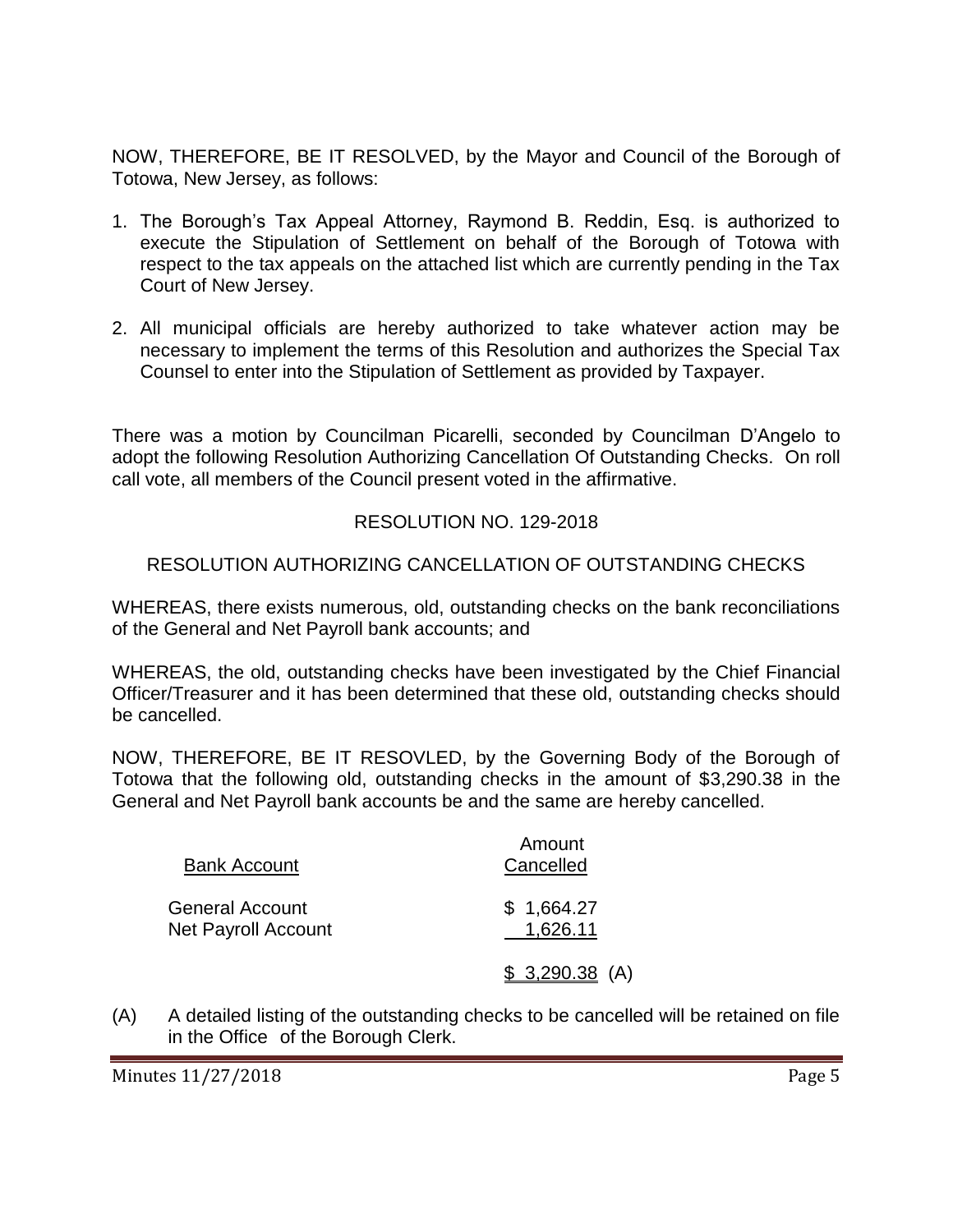COMMITTEE ON PUBLIC SAFETY:

There was no report.

COMMITTEE ON PUBLIC WORKS:

There was a motion by Councilman Bucher, seconded by Councilwoman Palazzo to adopt the following Resolution Authorizing The Replacement Of The Rooftop HVAC Unit At The DPW Building. On roll call vote, all members of the Council present voted in the affirmative.

## RESOLUTION NO. 130-2018

### RESOLUTION AUTHORIZING THE REPLACEMENT OF THE ROOFTOP HVAC UNIT AT THE DPW BUILDING

WHEREAS, during routine maintenance at the Department of Public Works ("DPW") Building, 454 Mechanical LLC noticed that the HVAC unit located on the building's rooftop was damaged and determined it was unsafe to operate; and

WHEREAS, the DPW Superintendent has recommended that this rooftop HVAC unit be removed and replaced; and

WHEREAS, the Mayor and Council of the Borough of Totowa have determined that there is a need for this equipment at the DPW building; and

WHEREAS, the Mayor and Council of the Borough of Totowa desire to authorize the removal and replacement of the rooftop HVAC unit; and

WHEREAS, 454 Mechanical LLC, 14 Masklee Court, Totowa, New Jersey 07512 has submitted a proposal dated November 8, 2018 for the removal and replacement of the DPW rooftop HVAC unit for the sum of \$16,700.00, a copy of which is on file in the office of the Borough of Totowa Municipal Clerk; and

WHEREAS, pursuant to the applicable New Jersey State laws, the removal and replacement of the HVAC unit may be authorized without public bidding.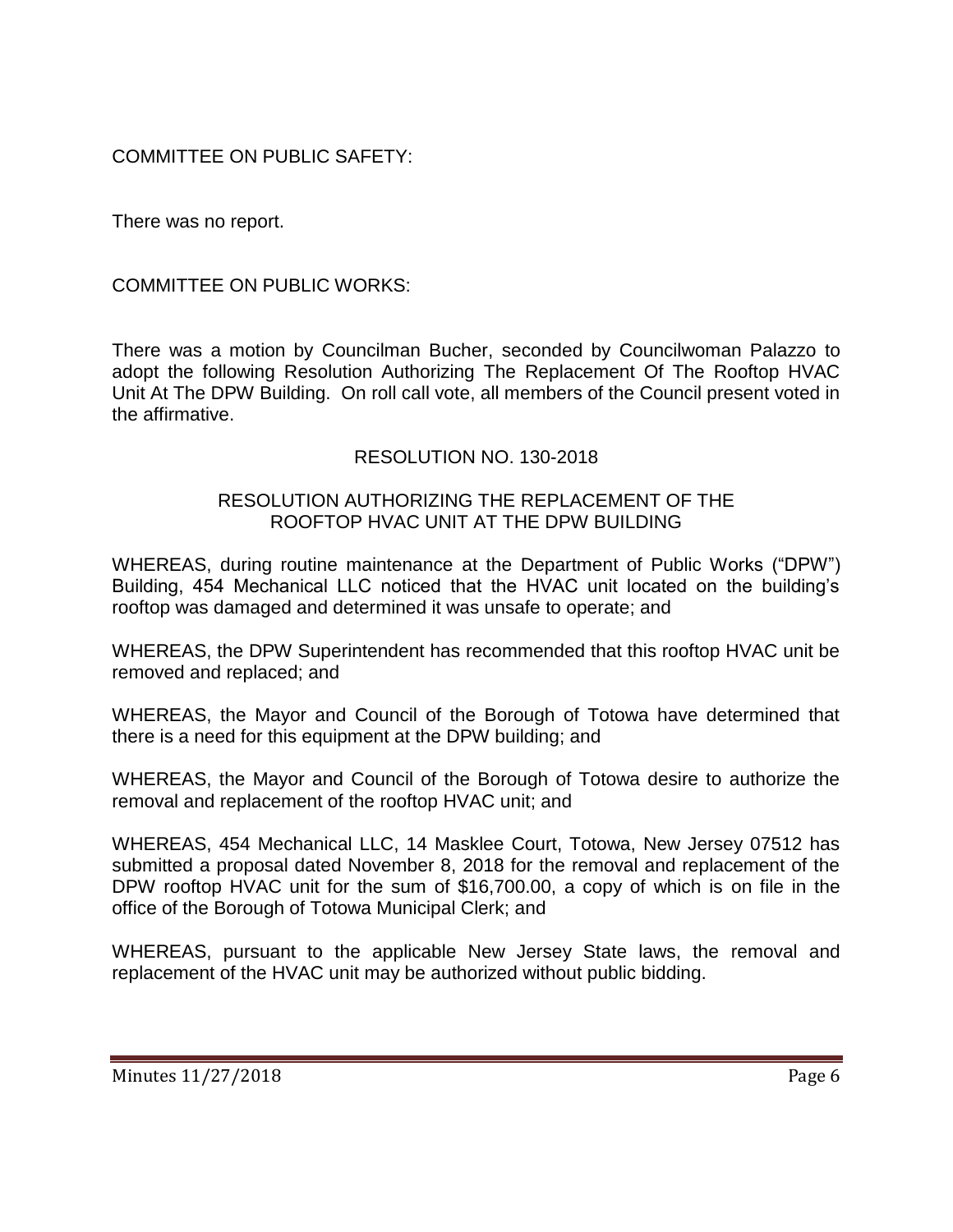NOW, THEREFORE, BE IT RESOLVED, that the Mayor and Council of the Borough of Totowa do hereby authorize 454 Mechanical LLC to remove and replace the rooftop HVAC unit for the sum \$16,700.00.

BE IT FURTHER RESOLVED, that the Mayor and Municipal Council of the Borough of Totowa do hereby authorize the Municipal Clerk and DPW Superintendent to execute any and all instruments relating thereto.

There was a motion by Councilman Bucher, seconded by Councilwoman Palazzo to adopt the following Resolution Authorizing The Replacement Of Two Unit Heaters Above Mechanics Area At The DPW Building. On roll call vote, all members of the Council present voted in the affirmative.

# RESOLUTION NO. 131-2018

## RESOLUTION AUTHORIZING THE REPLACEMENT OF TWO UNIT HEATERS ABOVE MECHANICS AREA AT THE DPW BUILDING

WHEREAS, the Borough of Totowa Department of Public Works ("DPW") Superintendent has recommended that two (2) unit heaters be removed and replaced at the DPW Building; and

WHEREAS, the Mayor and Council of the Borough of Totowa have determined that there is a need for this equipment at the DPW building; and

WHEREAS, the Mayor and Council of the Borough of Totowa desire to authorize the removal and replacement of the unit heaters; and

WHEREAS, 454 Mechanical LLC, 14 Masklee Court, Totowa, New Jersey 07512 has submitted a proposal dated November 8, 2018 for the removal and replacement of two (2) unit heaters for the sum of \$8,950.00, a copy of which is on file in the office of the Borough of Totowa Municipal Clerk; and

WHEREAS, pursuant to the applicable New Jersey State laws, the removal and replacement of these unit heaters may be authorized without public bidding.

NOW, THEREFORE, BE IT RESOLVED, that the Mayor and Council of the Borough of Totowa do hereby authorize 454 Mechanical LLC to remove and replace two (2) unit heaters for the sum \$8,950.00.